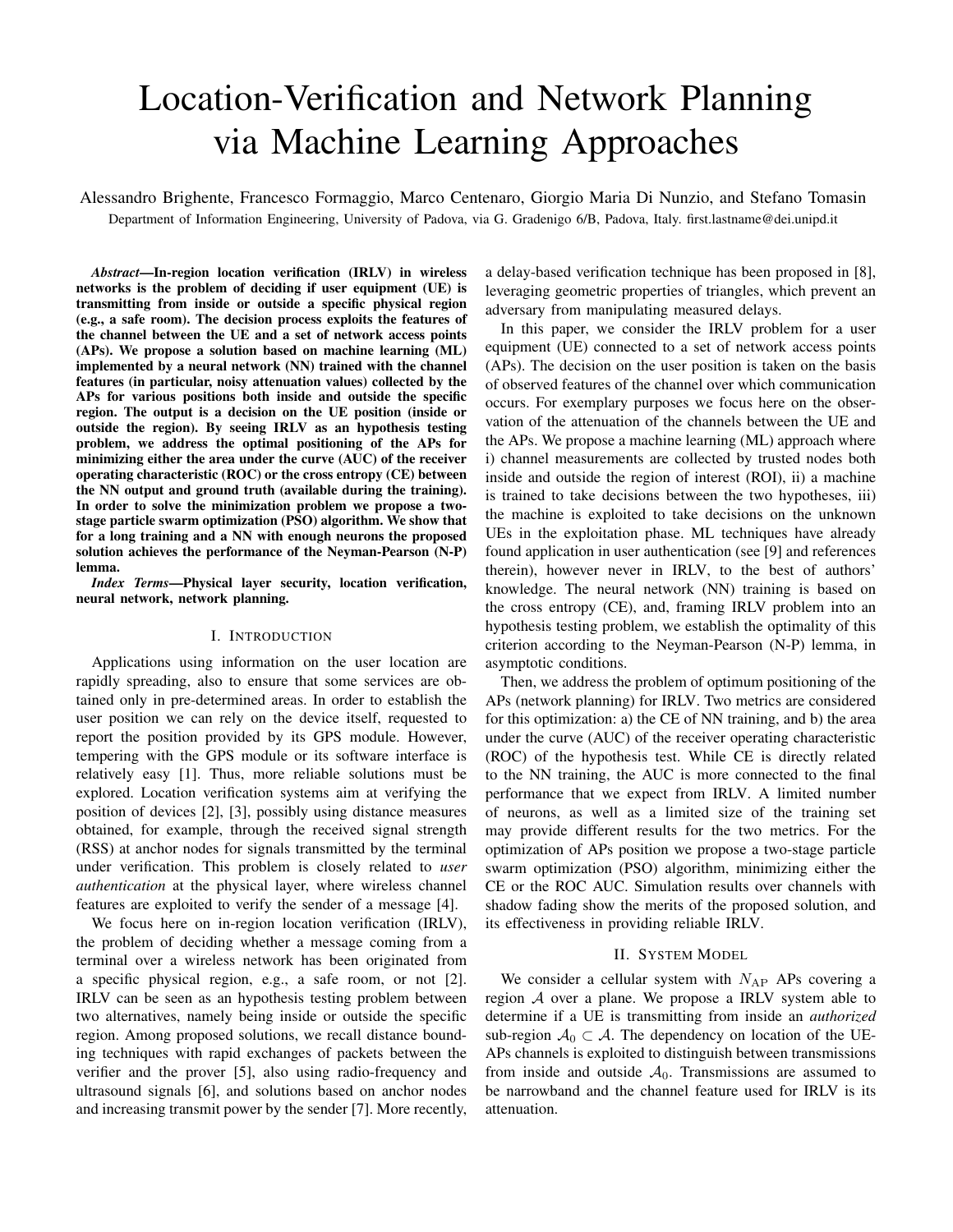The IRLV procedure comprises two phases. In the first phase, named identification or training, a trusted UE transmits a training signal (known at the AP) from various points inside region  $A_0$ . The APs estimate the channel attenuations and store them in association with  $A_0$ . Some external authentication technique on the transmitted packet ensures that the received signal upon which the attenuation is estimated is actually transmitted by the trusted UE. Similarly, attenuation values are collected when the trusted UE transmits from the complementary region  $A_1$  and stored by the APs in association to  $A_1 = A \setminus A_0$ . In the second phase, named verification or exploitation, the UE transmits a known training sequence from any point in  $A$  and the IRLV system must decide whether the UE is in region  $\mathcal{A}_0$  or  $\mathcal{A}_1$ .

## *A. Channel Model*

Let  $x_{\rm ap}^{(n)} = (X_{\rm ap}^{(n)}, Y_{\rm ap}^{(n)})$  be the position of the *n*-th AP. For a UE located at  $x_{ue} = (X_u, Y_u)$ , its distance from AP n is denoted as  $L(\boldsymbol{x}_{\text{ue}}, \boldsymbol{x}_{\text{ap}}^{(n)})$ . We assume that the UE transmits with constant power so that AP  $n$  can estimate the attenuation  $a(n)$  incurred over the channel, including the effects of pathloss and shadowing. Let  $\mathbf{a} = [a(1), a(2), \dots, a(N_{AP})]$  collect attenuation values from all AP.

Denoting the path-loss coefficient as  $a_{PL}(n)$  the shadowing component is log-normally distributed, i.e.,  $(a_S(n))_{dB} \sim$  $\mathcal{N}(0, \sigma_s^2)$ , and we have

$$
(a(n))_{\text{dB}} = (a_{\text{PL}}(n))_{\text{dB}} + (a_s(n))_{\text{dB}}.
$$
 (1)

The channel model for path-loss and shadowing is derived from [10]. For a line of sight (LOS) link the path loss coefficient in dB is modelled as

$$
a_{\text{PL-LOS}}(n) = 20 \log_{10} \left( \frac{f_0 4 \pi L(\bm{x}_{\text{UE}}, \bm{x}_{\text{AP}}^{(n)})}{c} \right), \quad (2)
$$

where  $f_0$  is the carrier frequency, and c is the speed of light. For a non-LOS link the path loss coefficient in dB is defined as

$$
a_{\text{PL-NLOS}}(n) = 40 \left(1 - 4 \cdot 10^{-3} \ h_{\text{AP}}|_{\text{m}}\right) \times
$$
  

$$
\log_{10} \left( \frac{L(\boldsymbol{x}_{\text{UE}}, \boldsymbol{x}_{\text{AP}}^{(n)})}{10^3} \bigg|_{\text{m}} \right) - 18 \log_{10} \ h_{\text{AP}}|_{\text{m}} +
$$
  
+ 21 
$$
\log_{10} \left( \frac{f_0|_{\text{MHz}}}{10^6} \right) + 80,
$$
 (3)

where  $h_{AP}|_{m}$  is the AP antenna elevation in meters,  $f_0|_{MHz}$ is the carrier frequency in MHz, and  $L(\boldsymbol{x}_{\text{UE}}, \boldsymbol{x}_{\text{AP}}^{(n)})$  is the UE-AP *n* distance in meters. We assume that correlation between shadowing coefficients  $(a_S(i))_{\text{dB}}$  and  $(a_S(j))_{\text{dB}}$  for two APs located in  $x_i$  and  $x_j$  when the UE is transmitting is

$$
\mathbb{E}_{\boldsymbol{x}}\left[a_{\mathrm{S}}(i)a_{\mathrm{S}}(j)\right] = \sigma_s^2 \exp\left(-\frac{L(\boldsymbol{x}_i,\boldsymbol{x}_j)}{d_c}\right),\tag{4}
$$

where  $d_c$  is the shadowing decorrelation distance and  $\mathbb{E}_{x}[\cdot]$  is the expected value with respect to the distribution of  $x$ .

## III. IN-REGION LOCATION VERIFICATION

Let us define the two hypotheses of the IRLV problem as

$$
\mathcal{H}_0: \text{the UE is in } \mathcal{A}_0, \quad \mathcal{H}_1: \text{the UE is in } \mathcal{A}_1. \tag{5}
$$

In the training phase the UE transmits from  $S$  locations. For transmission  $i = 1, ..., S$ , let  $a^{(i)} = [a^{(i)}(1), ..., a^{(i)}(N_{AP})]$ be the vector of measured attenuations. We associate to  $a^{(i)}$ the label  $t_i = 0$  if UE is transmitting from inside  $A_0$ (hypothesis  $\mathcal{H}_0$ ), and  $t_i = 1$  otherwise. Let also define  $\mathcal{T} = \{\boldsymbol{a}^{(1)}, \dots, \boldsymbol{a}^{(S)}\}$ . By using these attenuation training vectors and labels, we aim at building a function

$$
\hat{t} = g(a) \in \{0, 1\} \tag{6}
$$

that maps any attenuation vector  $\alpha$  into a decision on the location of the UE. We would like to have  $\hat{t} = 0$  if a was obtained when the UE was inside  $A_0$  and  $\hat{t} = 1$  otherwise.

The performance of the IRLV system is assessed in terms of two error probabilities: the false alarm (FA) probability, i.e., the probability that a UE in  $A_0$  is declared outside this region, and the misdetection (MD) probability, i.e., the probability that a UE outside  $A_0$  is declared inside the region. In formulas, denoting with  $\mathbb{P}[\cdot]$  the probability function,

$$
P_{\text{FA}} = \mathbb{P}\left[\hat{t} = 1|\mathcal{H}_0\right], \quad P_{\text{MD}} = \mathbb{P}\left[\hat{t} = 0|\mathcal{H}_1\right]. \tag{7}
$$

## *A. Test for Known Attenuation Statistics*

The IRLV problem can be seen as an hypothesis testing problem between the two hypotheses  $\mathcal{H}_0$  and  $\mathcal{H}_1$ . When the statistics of the attenuation vectors are known under the two hypotheses, the most powerful test for the IRLV problem is provided by the N-P lemma. In particular, let us define the log likelihood-ratio (LLR)

$$
\mathcal{L}(\boldsymbol{a}) = \log \left( \frac{p_{\boldsymbol{a}}(\boldsymbol{a}|\mathcal{H}_0)}{p_{\boldsymbol{a}}(\boldsymbol{a}|\mathcal{H}_1)} \right), \tag{8}
$$

where  $p_{\mathbf{a}|\mathcal{H}}(\mathbf{a}|\mathcal{H}_i)$  is the probability density function (PDF) of the random vector  $\boldsymbol{a}$  modelling all attenuation values  $\boldsymbol{a}$ , given that hypothesis  $\mathcal{H}_i$  is verified, and log denotes the base-2 logarithm. The N-P test function is

$$
\hat{t} = g(a) = \begin{cases} 0 & \mathcal{L}(a) \ge \theta, \\ 1 & \mathcal{L}(a) < \theta, \end{cases}
$$
 (9)

where  $\theta$  is a threshold to be chosen in order to ensure the desired FA probability. This test ensures that for the given FA probability the MD probability is minimized.

#### *B. Example of N-P Test*

We now describe an example of application of the N-P test, where we can easily obtain a close-form expression for  $f(\boldsymbol{a})$ .

Let us define the overall network region as a circle  $A_c$  with radius  $R_{\text{out}}$  and consider a single AP located at the center of  $\mathcal{A}_{c}$ . Consider  $\mathcal{A}_{0}$  as a rectangle with nearest point to the center of  $\mathcal{A}_c$  at a distance  $R_{\text{min}}$ . The outside region is  $\mathcal{A}_1 = \mathcal{A}_c \backslash \mathcal{A}_0$ . In the LOS scenario the scalar attenuation  $\alpha$  incurred by a UE is given by path loss, which only depends on its relative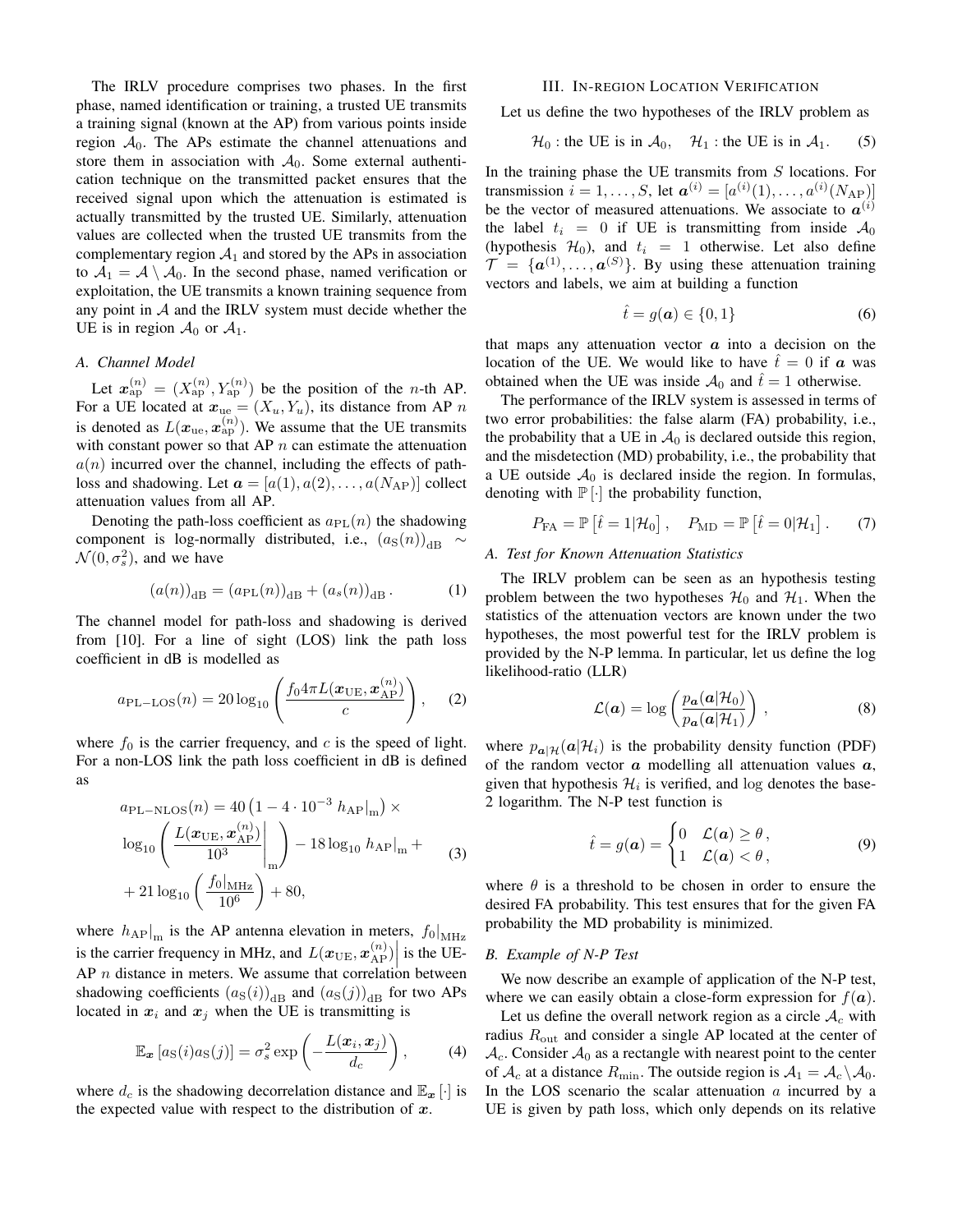distance to the AP. Considering an attenuation value  $a$ , the UE-AP distance is given by

$$
R = \frac{ca}{4\pi f_0}.\tag{10}
$$

Therefore, instead of considering  $p_{a|\mathcal{H}}(a|\mathcal{H}_i)$  we consider  $p_{R|\mathcal{H}}(r|\mathcal{H}_i)$ , where distance R corresponds to attenuation a. We first derive the cumulative distribution function (CDF) of R in  $A_0$ , i.e., the probability that the UE is located in  $A_0$  at a distance  $R \leq r$  from the AP. This is

$$
\mathbb{P}\left[R \le r|\mathcal{H}_0\right] = \frac{1}{|\mathcal{A}_0|} \int_{R_{\min}}^r \rho \alpha(\rho) d\rho,\tag{11}
$$

where  $\alpha(R)$  denotes the angle of the circular sector measured from a distance R and intersecting region  $\mathcal{A}_0$  and  $|\mathcal{A}_0|$  is the area of region  $A_0$ . Then by taking the derivative of the CDF (11) with respect to  $r$  we obtain the PDF

$$
p_{R|\mathcal{H}}(r|\mathcal{H}_0) = \frac{1}{|\mathcal{A}_0|} r\alpha(r). \tag{12}
$$

Following the same reasoning and considering that the length of the circular sector with radius r located in  $A_1$  is  $2\pi - \alpha(r)$ , we obtain the PDF of transmission from a distance r in  $A_1$ as

$$
p_{R|\mathcal{H}}(r|\mathcal{H}_1) = \frac{1}{|\mathcal{A}_1|} r(2\pi - \alpha(r)). \tag{13}
$$

From (12) and (13) we obtain the LLR as a function of the UE's distance from the AP as

$$
\mathcal{L}(a) = \log \left[ \frac{|\mathcal{A}_1| \alpha \left( \frac{ca}{f_0 4\pi} \right)}{|\mathcal{A}_0| \left( 2\pi - \alpha \left( \frac{ca}{f_0 4\pi} \right) \right)} \right].
$$
 (14)

## *C. Neural Network Implementation*

Under more complicated scenarios, it becomes hard to obtain close-form expressions for the LLR. Therefore, we resort to a ML approach, using a NN trained with attenuation vectors  $a^{(i)}$  and labels  $t_i \in \{0, 1\}$ . In the verification phase the trained NN is used on the test attenuation vectors  $\boldsymbol{a}$  to provide the decision  $\hat{t} \in \{0, 1\}$ . Now,  $g(\cdot)$  is the function implemented by the NN.

We now provide a short description of a NN. A feed-forward NN processes the input in stages, named layers, where the output of one layer is the input of the next layer. The input of the NN is  $y^{(0)} = a$ , and layer  $\ell - 1$  has  $N^{(\ell-1)}$  outputs obtained by processing the inputs with  $N^{(\ell-1)}$  scalar functions named neurons. The output of the *n*-th neuron of the  $\ell$ -th layer is

$$
y_n^{(\ell)} = \sigma \left( \mathbf{w}_n^{(\ell-1)} \mathbf{y}^{(\ell-1)} + b_n^{(\ell)} \right), \tag{15}
$$

where  $w_n^{(\ell-1)}$  and  $b_n^{(\ell)}$  are coefficients to be determined in the training phase, and  $\sigma(\cdot)$  is the sigmoid activation function. The last layer comprises only one neuron,  $y^{(L)}$ , and the final output of the NN is the scalar

$$
\tilde{t}(\mathbf{a}) \triangleq \sigma(y^{(L)}),\tag{16}
$$

where  $L$  is the total number of layers. Finally, the test function is obtained by thresholding  $\hat{t}(\boldsymbol{a})$ , i.e.,

$$
g(a) = \begin{cases} 1 & \tilde{t}(a) > \lambda \\ 0 & \tilde{t}(a) \leq \lambda. \end{cases}
$$
 (17)

By varying  $\lambda$  we obtain different values of  $P_{FA}$  and  $P_{MD}$  for this IRLV test.

Various options have been proposed in the literature for NN training. We consider here as objective function the empirical CE between the NN output and the labels  $t_i$ , defined as

$$
\hat{H}_{p_{\mathcal{H}|\mathbf{a}}}(g) \triangleq -\frac{1}{S} \sum_{i=1}^{S} \left[ t_i \log \tilde{t}(\mathbf{a}^{(i)}) + (1-t_i) \log \left( 1 - \tilde{t}(\mathbf{a}^{(i)}) \right) \right].
$$
\n(18)

Training is performed with the gradient descent algorithm minimizing  $\hat{H}_{p_{\mathcal{H}|a}}(g)$ .

In the following we show that a CE based NN is equivalent, in probability and for perfect training, to the N-P solution. First, we prove that the output of the NN can be interpreted as the class conditional probability.

**Theorem 1.** Let  $g(a) \in [0,1]$  be the output of a NN obtained *with perfect training, i.e., with infinite number of training points, layers and neurons. Let the training be performed with the CE metric. Then*

$$
g(\mathbf{a}) = p_{\mathcal{H}|\mathbf{a}}(\mathcal{H}_0|\mathbf{a}) \tag{19}
$$

*almost surely.*

*Proof.* See Appendix A. 
$$
\Box
$$

Note that this approach does not require the knowledge of the statistics of  $a$  under the two hypotheses, while, instead, it requires a large enough set of training points to converge. However, at convergence, the NN achieves the same performance of the NP approach. This holds since (17) is equivalent to (9), i.e., they provide the same ROC, with

$$
\tilde{t} = p_{\mathcal{H}|\mathbf{a}}(\mathcal{H}_0|\mathbf{a}), \quad \theta = \frac{1 - \lambda}{\lambda} \frac{p_{\mathcal{H}}(\mathcal{H}_0)}{p_{\mathcal{H}}(\mathcal{H}_1)},\tag{20}
$$

where (20) is a direct consequence of the Bayes rule applied as follows

$$
p_{\mathcal{H}|\mathbf{a}}(\mathcal{H}_0|\mathbf{a}) = \left[1 + \frac{p_{\mathcal{H}}(\mathcal{H}_1)}{p_{\mathcal{H}}(\mathcal{H}_0)} 2^{\mathcal{L}(\mathbf{a})}\right]^{-1}.
$$
 (21)

## IV. NETWORK PLANNING

As the attenuation depends on the position of the APs and on the surrounding environment, the performance of the authentication system depends on the number of APs and on their location. In this Section, we derive an approach to optimally locate APs (*network planning*) so that the authentication system attains the best performance.

For APs positioning we consider as performance metric a suitable trade-off between FA and MD probabilities. In particular, the ROC curve associates the  $P_{MD}$  with the corresponding  $P_{FA}$ , for all possible values of thresholds  $\lambda$ .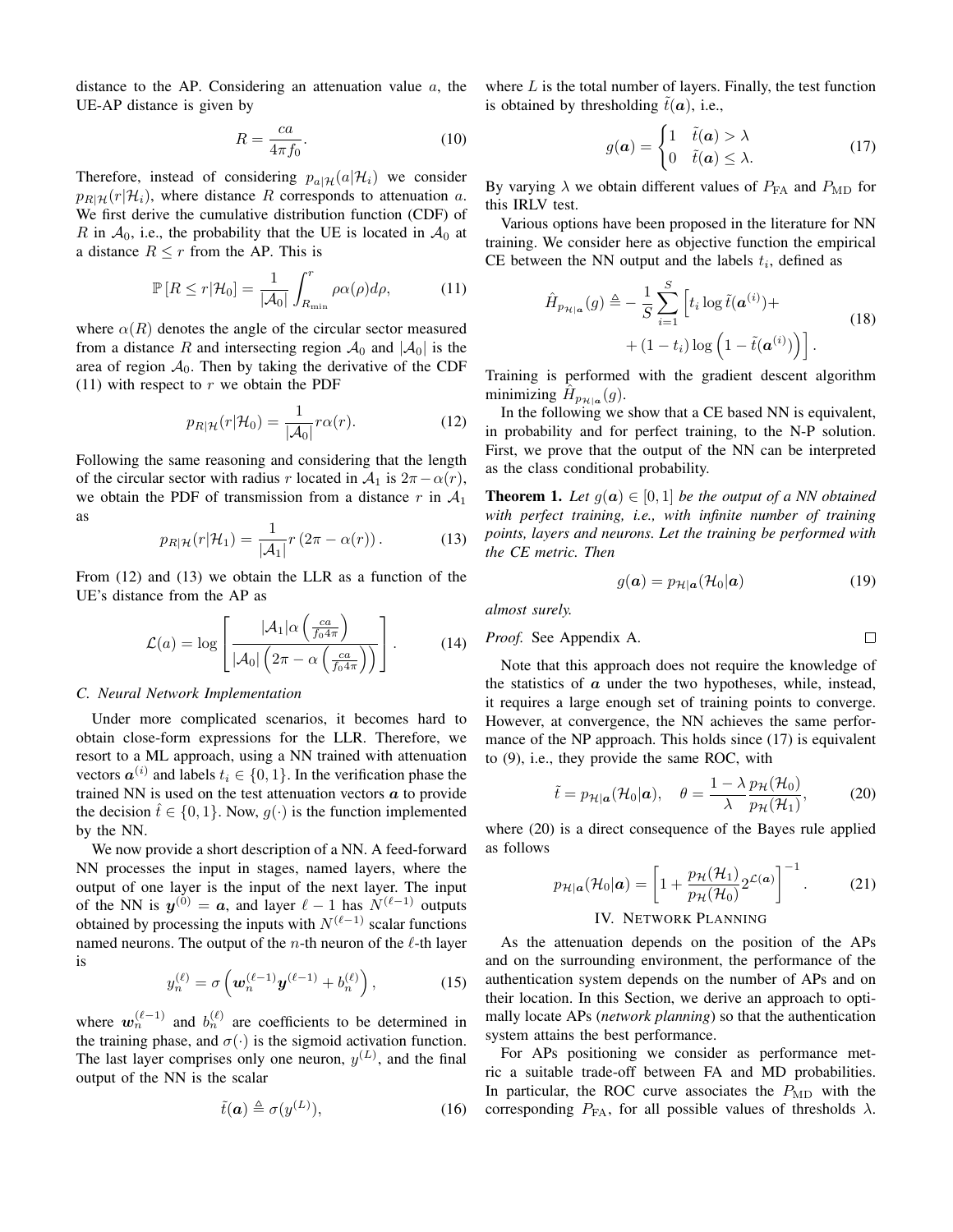However, as we aim at using a single performance measure without setting a priori  $P_{FA}$ , we resort to the ROC AUC [11], defined as

$$
C(\{\mathbf{x}_{AP}^{(n)}\}) = \int_0^1 P_{\rm MD}(P_{\rm FA}) \, dP_{\rm FA},\tag{22}
$$

where  $P_{MD}$  ( $P_{FA}$ ) is the  $P_{MD}$  value as a function of  $P_{FA}$ . In (22) we have highlighted the dependency of the AUC on the AP positions. Note that  $C({\lbrace \mathbf{x}_{AP}^{(n)} \rbrace})$  is the integral of the ROC function. Therefore, the AP position optimization aims at minimizing the AUC, i.e.

$$
\operatorname{argmin}_{\{\boldsymbol{x}_{AP}^{(n)}\}} C(\{\boldsymbol{x}_{AP}^{(n)}\}).
$$
\n(23)

Note that minimizing the AUC is equivalent to minimizing the average  $P_{MD}$  under the assumption of a uniformly distributed  $P_{FA}$ . In practice, in order to compute the AUC we must run the NN over the training set multiple times, with different thresholds and find the corresponding ROC curve, before performing its integral by numerical methods.

We hence propose to exploit the training process of the NN and use the CE, readily provided at the end of training, as a proxy of the system performance, avoiding an explicit estimation of ROC AUC. This is also motivated by Theorem 1, as the lower CE, the more a NN approaches N-P, which is the optimal solution. Recalling that the training minimization problem is non-convex, the same training set can lead to NNs with different classification performance and hence different AUCs. However, we select the one minimizing the CE, which is expected to have the minimum AUC.

## *A. Particle Swarm Optimization*

In order to solve the network planning problem (23) we resort to the PSO method [12], which is an iterative algorithm performing the simultaneous optimization of different points. This is similar to the multi-start solution for non-convex optimization, where local minima are avoided by selecting among different descent paths the one providing the minimum solution.

The PSO method is briefly recalled here. PSO is an iterative optimization algorithm based on social behavior of animals, e.g., birds flocking and fish schools. Consider  $P$  particles, where particle  $p = 1, \ldots, P$ , is described by a vector of APs positions  $\mathbf{x}_p = [\mathbf{x}_{AP}^{(1)}(p), \dots, \mathbf{x}_{AP}^{(N_{AP})}(p)]$ , and by its velocity  $v_p$ . Each particle is a candidate solution of the optimization problem. Starting from particles at random positions and velocities, at each iteration both positions and velocities are updated. Two optimal values are defined in each iteration: the global optimum found so far in the entire particle population, and a local optimum for each particle, i.e., the optimal value found by the individual  $p$  up to the current iteration. We define as  $o<sub>G</sub>$  the position of the the global optimal values and as  $o<sub>p</sub>$ the position of the optimal value found by particle  $p$  at the current iteration. The optimal values are those minimizing the selected objective function.

The position and velocity of the particles are updated at iteration  $\ell$  as [12]

$$
\mathbf{v}_p(\ell) = \omega \mathbf{v}_p(\ell-1) + \phi_1(\ell)(\mathbf{o}_p(\ell-1)) -
$$
  

$$
-\mathbf{x}_p(\ell-1)) + \phi_2(\ell)(\mathbf{o}_G(\ell-1) - \mathbf{x}_p(\ell-1));
$$
 (24)

$$
\boldsymbol{x}_p(\ell) = \boldsymbol{x}_p(\ell-1) + \boldsymbol{v}_p(\ell), \tag{25}
$$

where  $\omega$  is the inertia coefficient, and  $\phi_1$  ( $\phi_2$ ) is a random variable uniformly distributed in [0,  $c_1$ ] ([0,  $c_2$ ]), where  $c_1$  ( $c_2$ ) is named the *acceleration constant*. The inertia coefficients and acceleration constants are parameters to be properly chosen.

## *B. PSO-Based Network Planning*

As we have seen the ROC AUC well describes the overall behaviour of the ROC and is hence widely recognized as a valid synthetic metric for hypothesis testing. On the other hand, AUC computation is complicated by the need of performing extensive testing, while the CE is immediately provided after the NN training process.

In particular, the testing needed to compute AUC has an additional complexity (with respect to training that must be performed anyway), of

$$
\mathcal{C}_{\text{test}} = P\left(\mathcal{C}_{\text{out}} + \mathcal{C}_{\text{ROC}} + \mathcal{C}_{\text{AUC}}\right),\tag{26}
$$

where  $C_{\text{out}}$  denotes the complexity associated to running the NN on the test points,  $C_{\text{ROC}}$  denotes the complexity of building the ROC function, and  $C_{\text{AUC}}$  denotes the complexity of integrating the ROC. The NN running cost  $\mathcal{C}_{\text{out}}$  is given by the total number of multiplications and additions needed to compute the output value  $y^{(L-1)}$  for all testing vectors, i.e.,

$$
C_{\text{out}} = (2N_{\text{AP}}N_{\text{h}} + 2N_{\text{h}}^2N_{\text{L}} + 2N_{\text{h}})\tau, \tag{27}
$$

where  $N<sub>h</sub>$  is the number of neurons in the hidden layer,  $N<sub>L</sub>$  is the number of hidden layers, and  $\tau$  is the size of the testing set. The computation of the ROC curve requires the estimation of the  $P_{FA}$  and  $P_{MD}$  values for each threshold value  $\lambda$ , whereas the computation of the AUC requires the numerical integration of the ROC curve over  $P_{FA}$  values.

The proposed PSO-based network planning algorithm is reported in Algorithm 1. We denote as  $\beta$  the optimization metric and we initialize  $P$  particles with random positions for each of the  $N_{AP}$  APs in each particle. For each particle we train the NN and compute  $\mathcal{B}_p^{(0)}$ . The global optimum value  $\mathcal{B}_g$ is set to the minimum among all  $\mathcal{B}_p^{(0)}$  values. Then, positions and velocities of the particles are updated via (24) and (25), and both the local and global optima are updated according to the obtained values at the current iteration. The algorithm stops when the global optimum converges.

Notice that, as the optimization problem is non-convex, PSO is similar to a multi-start optimization with  $P$  different starting points, which is a standard method used to avoid local minima. As P increases, the probability of finding only a local solution is reduced.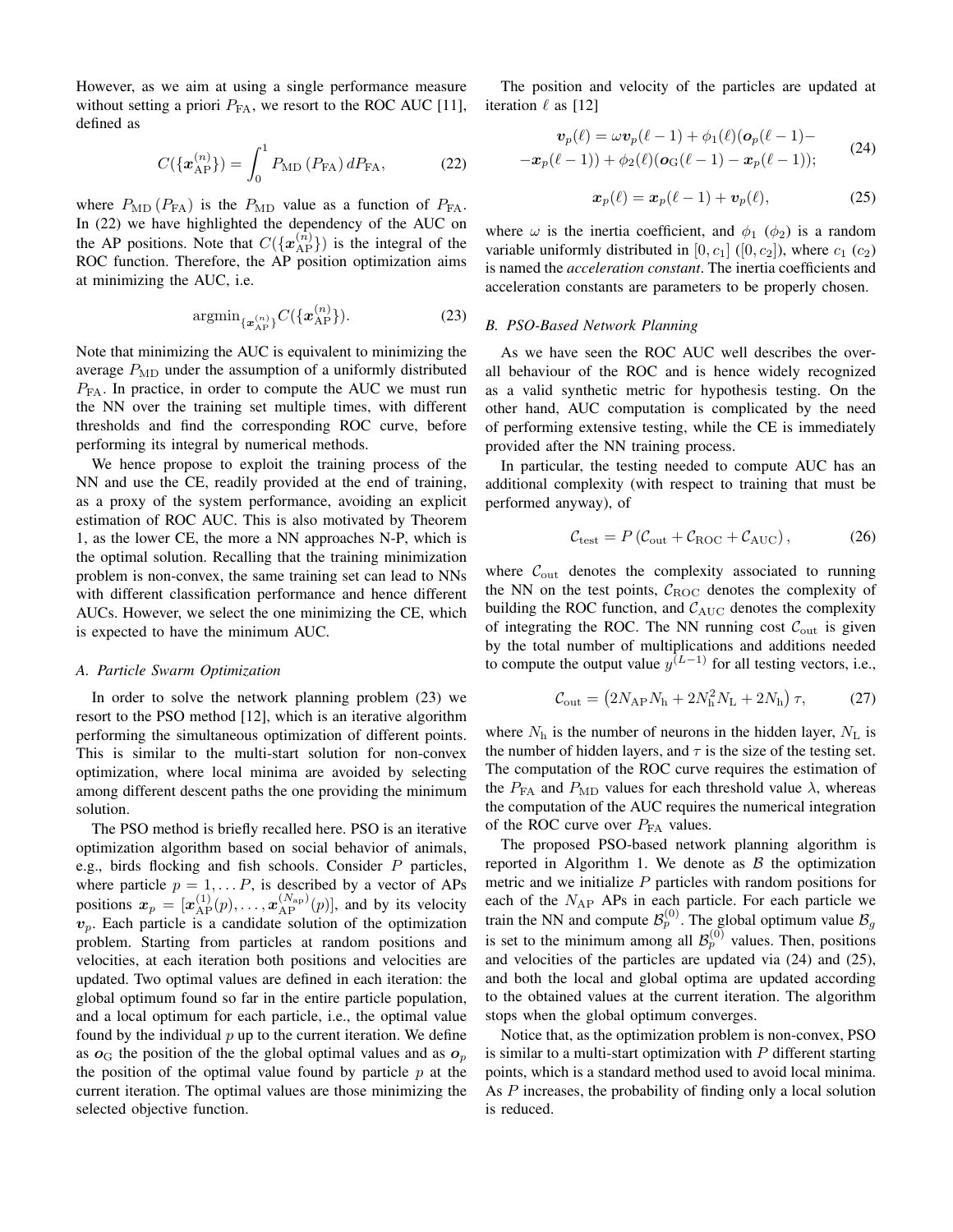## V. NUMERICAL RESULTS

The considered scenario is depicted in Fig. 1. We consider a region represented by a square with side length 525 m, where four buildings with side length 255 m are located at the map corners, and separated by a road with width 15 m. The ROI  $\mathcal{A}_0$  is located inside the lower-left building, delimited by the dash-dotted line. Roads are considered as LOS paths, whereas transmissions from UEs located in any other map position are in non-LOS conditions.  $N_{AP} = 5$  APs are deployed, one for each street and one at the map center, to collect attenuation values. Each AP sees the LOS path of the street it is located in. For each AP we generate a shadowing map with standard deviation  $\sigma_s = 8$  dB and decorrelation distance  $d_c = 75$  m. The UE transmits with average unitary power at the frequency  $f_0 = 2.12$  GHz.



Fig. 1. IRLV deployment scenario.  $N_{AP} = 5$  APs are located in the streets separating 4 buildings. The ROI is located inside the lower-left building, delimited by the dash-dotted line.

# Algorithm 1: Proposed CE-based APs positioning algorithm.

**Data:** number of particles  $P$ ,  $N_{AP}$ Result: optimal position <sup>1</sup> Initialize particles; <sup>2</sup> train the NN algorithm for each particle; 3  $\mathcal{B}_p^{(0)}, p = 1, \ldots, N_p;$ 4  $B_g =$  $p=1,\ldots,N_p$  $\mathcal{B}^{(0)}_{p};$  $i = 0;$ <sup>6</sup> repeat 7  $i = i + 1;$ 8  $\vert$  for  $p = 1, \ldots, P$  do <sup>9</sup> update velocity and position vector of particle via (24) and (25); 10 train the NN for each particle  $\rightarrow \mathcal{B}_p^{(i)}$ ; 11 **if**  $\mathcal{B}_p^{(i)} < \mathcal{B}_g$  then  $\mathbf{12} \quad | \quad | \quad \mathcal{B}_g = \mathcal{B}_p^{(i)} \; ;$  $13$  end <sup>14</sup> end 15 **until** *convergence of*  $\mathcal{B}_g$ ;



Fig. 2. ROC of the NN IRLV system with different numbers of neurons in the hidden layer  $N_h$ .

Results are averaged over different shadowing realizations. In particular, for each FA probability value we compute the average MD probability over different shadowing maps.

#### *A. In-region Location Verification Results*

Fig. 2 shows the average (over shadowing realizations)  $P_{MD}$ vs.  $P_{FA}$  of the proposed NN IRLV system, with different numbers of neurons in the hidden layer  $N_h$ . Results have been obtained for a NN with  $N_L = 3$  layers and with a training set of size  $S = 10^5$ . We notice that, as the number of neurons at the hidden layer increases, the average FA probability decreases. When the number of neurons  $N_h$  is higher than 8 however we notice that results converge, meaning that increasing the network size does not lead to a performance improvement. Therefore, in the following we set  $N_h = 8$ .

Fig. 3 shows the average (over shadowing realizations)  $P_{MD}$  vs.  $P_{FA}$  of the proposed NN IRLV system trained with different numbers of training points S. Results have been obtained for a NN with  $L = 3$  layers and  $N_h = 8$  neurons in the hidden layer. We see that the AUC decreases when increasing the number of training points and that, starting from  $S = 10<sup>5</sup>$ , the ROC does not significantly improve. This is due to the fact that, for the selected NN architecture, training reaches convergence and hence adding further training points does not improve the NN performance.

Fig. 4 shows part of the ROC obtained with the N-P test and with the NN, using the model of Section III-B. In particular, we consider an overall circular region  $A$  with radius  $R_{\text{out}} = 40 \text{ m}$ , a square authentic region  $\mathcal{A}_0$  of  $L = H = 25 \text{ m}$ located inside A, with upper left corner at a distance of  $R_{\text{min}} = 4$  m from the center of A. We also report the results of N-P theorem, that can be computed in close form for this simple scenario. We see that, even with a small number of neurons, in this simple problem, the NN achieves the same ROC of the N-P test, thus confirming Theorem 1.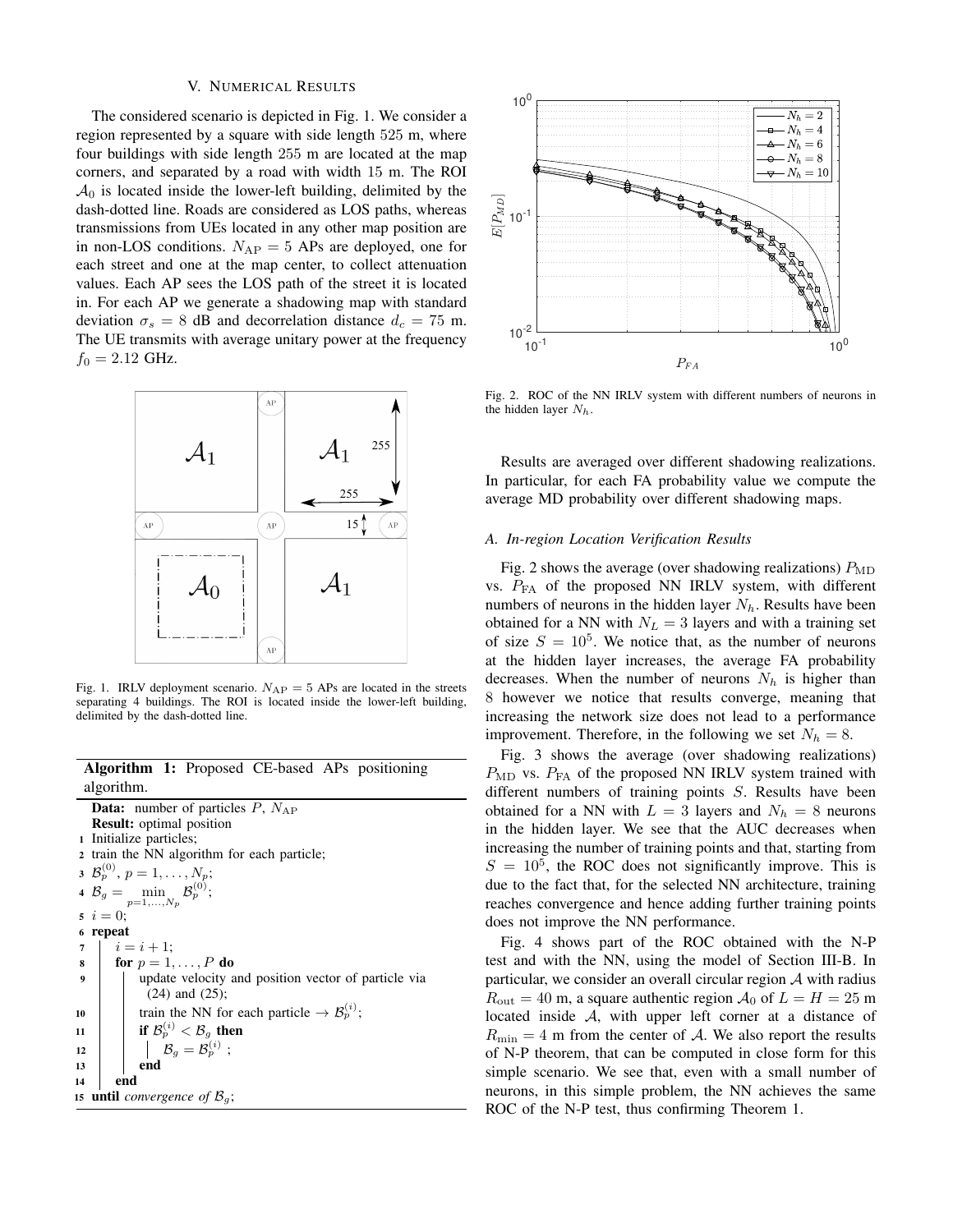

Fig. 3. ROC of the NN IRLV system trained with  $S$  training points.



Fig. 4. ROC of the N-P test and the the proposed ML test, with different number of neurons in the hidden layer of the NN.

## *B. Network Planning Performance*

We now consider the network planning problem, using the proposed Algorithm 1. We consider a PSO with  $P = 6$ particles, each composed by a set of  $N_{AP} = 5$  APs initialized with random positions. There exists a variety of implementations of the PSO, but the most general case for the parameter initialization is given by [13], where it is suggested to set  $\omega = 0.7298$ , and  $c_1 = c_2 = 1.4961$ . Results are averaged over different shadowing realizations. The used NNs are implemented with  $L = 3$  layers and  $N_h = 8$  neurons at the hidden layer. In order to validate the use of the CE as a proxy for the AUC, we compare the performance of Algorithm 1 using either the CE or the AUC as objective function  $\beta$ . For a performance assessment we show the AUC obtained with the various optimization approaches.

Fig. 5 shows the average AUC vs. the number of PSO iterations for the two implementations of Algorithm 1, and for different training set size S. We recall that the result



Fig. 5. Mean AUC vs. the number of PSO iterations for Algorithm 1, and two PSO algorithms using only the AUC and the CE as objective functions.

of Theorem 1 holds asymptotically and with perfect training (in terms of training set, number of layers and neurons), which are conditions that our experiments do not satisfy. Two observations are in place here.

First, the training set size should be sufficiently large so that CE becomes a proxy of AUC: in fact we notice that for  $S = 10<sup>3</sup>$ , the mean AUC for PSO with CE objective function increases with the number of iterations. This is due to the fact that convergence has not been reached because of the limited size of the training set, and hence the obtained CE value is not representative of the IRLV system performance. This is solved by augmenting the training set size, as we see when  $S = 10^4$  or  $10^5$ .

Second, the AUC-based algorithm converges earlier than the CE-based algorithm. As stated earlier, the NN converges to the optimal N-P solution only asymptotically. Therefore the obtained CE is an approximation of the selected objective function, whose optimization does not necessarily entail the minimization of the AUC. Although requiring a larger number of iterations, the CE-based solution is convenient as it does not require the explicit estimation of the ROC curve.

#### VI. CONCLUSIONS

In this paper we formulated the IRLV problem as an hypothesis testing problem and proposed a ML solution. We proved that the NN implementation achieves the same performance of the optimal N-P test with CE as training objective function, and verified numerically this claim for a simple scenario. We also assessed the effects of the training set size over the ROC for a more realistic scenario. We then proposed a PSO algorithm for optimal APs positioning, showing that there is a minimum training set size which allows to use the CE as a proxy of the AUC.